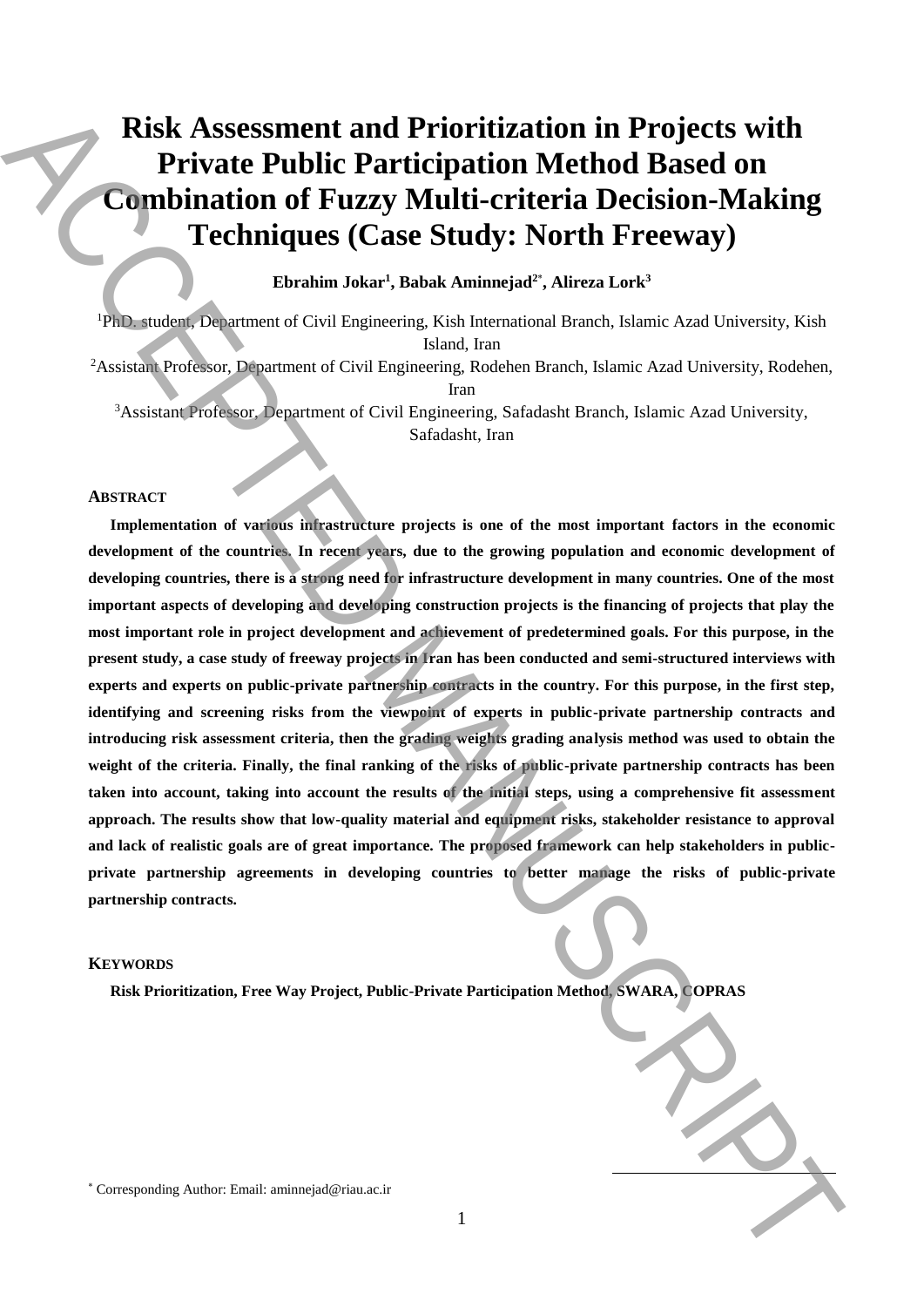# **1. Introduction**

In a general definition, public-private partnership is a framework contract between a private institution and a public institution which aims to provide infrastructural services to people with the help of the private sector. The nature of development of construction infrastructure will always deal with the concepts of reliance and reflection such as risk acceptance and without accepting risk they are not able to profit and grow. One of the problems of these projects is the identification and how to deal with risk in project, Therefore, the risk identification and prioritization phase is an important issue in risk management. In this paper, we are looking for a useful way to decide and select the appropriate risk priority and rank them so that the results of this study will help project managers and experts. The research algorithm is designed based on identifying and prioritizing the risks of public-private partnership contracts. The specific method of reviewing and rating these risks is different from previous studies. First, identify the risks of public-private partnership contracts through a literature review then, using a questionnaire, engineering system experts are asked to select the effective risks in public-private partnership contracts based on their importance. In the following, risk assessment criteria are identified and the weight of each criterion will be evaluated using the SWARA method. Finally, COPRAS method was used to rank the effective risks. **1.** Interaction of the interaction of the interaction of the interaction of the interaction of the interaction of interaction interaction in the interaction of the interaction interaction in the interaction of the intera

# **2. Research Methodology**

The problem decision algorithm in this research is designed based on identifying and prioritizing the risks of public-private partnership projects and consists of three main parts. In the first part, the risks of these projects have been identified through literature review, such as scientific articles, Internet resources, books and documents available in construction companies, then by designing a questionnaire, experts were asked to evaluate the risks to determine the importance of each risk, next the risk screening was done by considering the average of the total values and the risks that were more important than the total average were selected. The second part identifies the risk assessment criteria and then the weight of each criterion will be evaluated using the SWARA method. The third section focuses on assessing each risk in public-private partnership projects. This section includes design, distribution of questionnaires and analysis using COPRAS method.

## **Step wise Weight Assessment Ratio Analysis (SWARA)**

The SWARA method is one of the new multi-criteria decision making methods that was used in 2010 to develop a method for analyzing reasonable differences between criteria [1]. In this method, each expert determines the importance of each criterion according to their tacit knowledge, information and experience, so that the most important criterion is ranked one and the least important of them will be ranked last, then according to the average value. Each criterion is determined by experts, the weight of each criterion [2]. SWARA is based on the opinions of experts and is a completely judgmental method. In this way, experts can consult with each other, this consultation makes the results more accurate than other MCDM methods [3]. The SWARA method is simple and understandable and is less complex than methods such as AHP and ANP and can be easily used for a large number of decision issues [4].

#### **Complex Proportional Assessment (COPRAS)**

The COPRAS method is a family of compromise methods first introduced in 1994 by Zavadskas et al [5]. Although about two decades have passed since the introduction of this method, but the use of this method has gone through an upward trend and is used in all scientific disciplines [6]. The advantage of this method over other methods is the simplicity of the steps, considering all the data of one criterion, separating the positive and negative criteria. In this method, different options are evaluated independently in terms of various criteria (not pairwise comparison) and are prioritized based on the purpose [7].

# **3. Results and Discussion**

# **Evaluation of criteria weight by SWARA method**

First, during the questionnaire, the statistical community was asked to prioritize the identified criteria, so that the most important criteria are in the higher categories and the less important criteria are in the lower categories. After ranking the criteria by experts, the benchmarking process was implemented using the algorithm mentioned in SWARA and based on the computational results, risk response, identifiable risk and unique risk were recognized as the first three criteria, respectively.

## **The final ranking of risks with COPRAS**

First, the decision matrix with 26 risks and 12 criteria was provided to the experts and the experts were asked to evaluate each option in terms of all criteria. Then the required calculations were performed. The final weight of each model index is calculated by COPRAS technique. Among the effective risks of the problem, the risks of low quality materials and equipment, resistance from stakeholders to approve ideas, lack of realistic